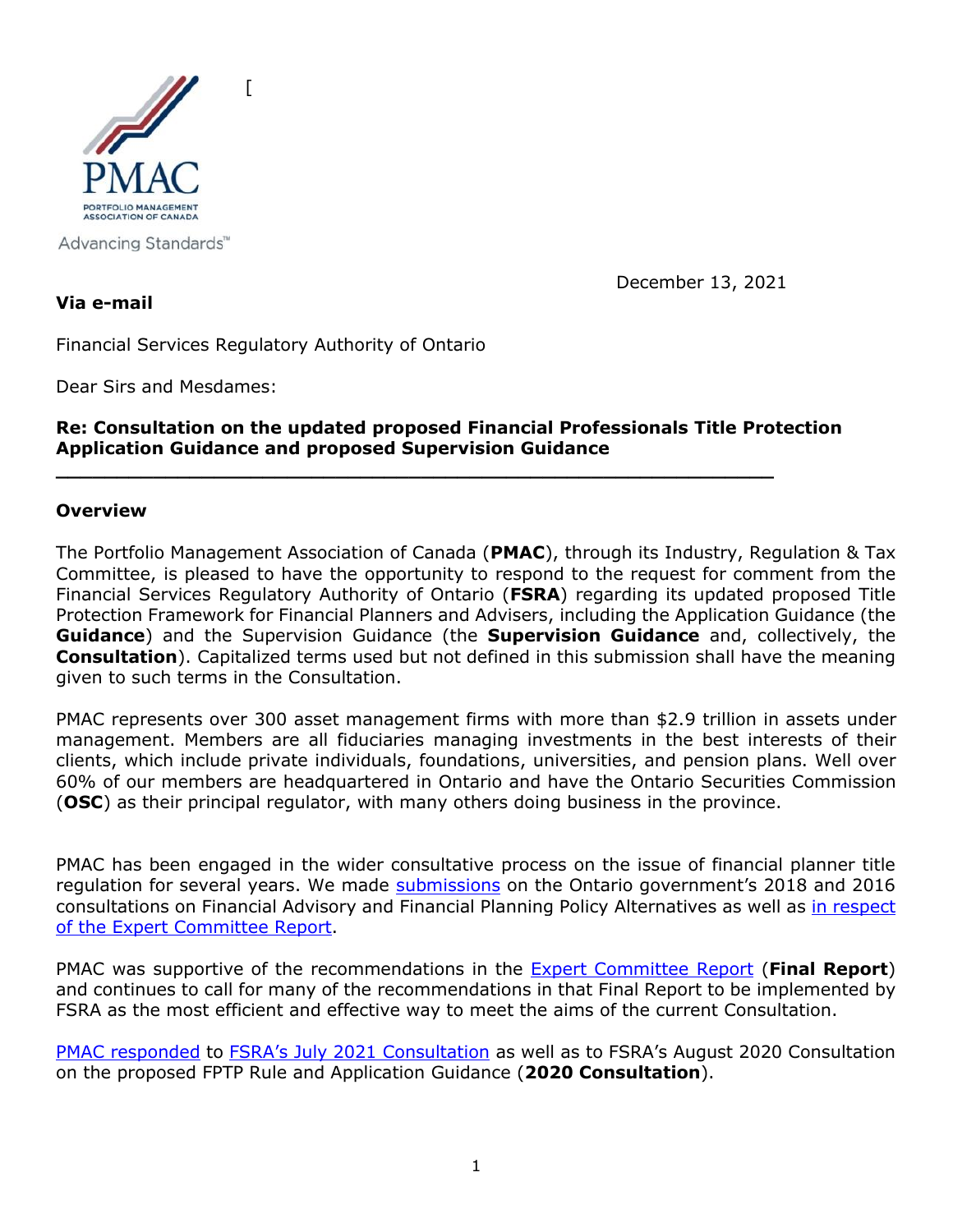# **Background**

As noted in our July 5th submission to FSRA, PMAC believes that the proposed regulation of the Financial Planner (FP) title presents an opportunity to achieve two important goals: (i) level the playing field for those providing financial planning services, and (ii) elevate the standards required of individuals holding themselves out as financial planners. Both outcomes will benefit consumers. We also believe that with appropriate regulatory oversight, the regulation of the FP title will provide consumers with greater certainty with respect to the qualifications of the person providing them with financial planning services and ameliorate investor confusion. Together, these are key elements to protecting consumers and increasing confidence in Ontario's capital markets.

With respect to the Financial Planner (**FP**) title, we are supportive of progress made in this Consultation which we believe will assist FSRA in meeting its policy objectives on title reform. However, we reiterate our serious concerns with respect to the regulation of the Financial Advisor (**FA**) title which have not been addressed throughout the consultation process.

The regulation and protection of titles should increase investor protection, clarify existing confusion about the scope of services offered and the proficiency of individuals using the FP title, and professionalize the industry. While we note that the Consultation introduces some additional protections and mechanisms to address these issues, we remain concerned that the Consultation proposals in respect of the FA title will not achieve these goals. We have set out our key recommendations and more specific discussion in the body of this submission.

PMAC is supportive of measures that elevate standards for the benefit of investors, and we welcome the amendment that Credentialling Bodies (**CB**s) include a requirement for credential holders to put the interest of the client first when making a recommendation.

#### **Key Recommendations**

We believe that the Consultation has evolved positively from its initial stages and believe that it may serve as a preliminary step to closing the existing regulatory gap with respect to the use of titles. However, to truly achieve FSRA's stated objectives, we believe that the framework should:

- 1. **Move forward with the regulation of the FP title while reconsidering FA regulation.**  As we have noted in previous submissions, we do not see the benefit of regulating the FA title. As currently drafted, industry stakeholders cannot articulate the rationale for regulating the FA title in the absence of a clearly recognized sphere of activities. We reiterate this concern and question why there has not been a fulsome response to stakeholder feedback on this important issue. Regulating the FA title will not increase consumer protection or clarity. We believe that Ontario should reconsider the regulation of the FA title.
- 2. **Continue to prioritize timely updates to the comprehensive public registry.** We are pleased to see the addition of the requirement for CBs to notify other CBs or regulatory bodies of disciplinary or enforcement action that the CB has taken against one of its credential holders. We also welcome the addition of the requirement to publish details of a disciplinary action, including the key facts and outcome of a complaint. The public registry should be integrated into a Canada-wide registry and should include timely updates by each CB on the standing of each credential holder and information about any disciplinary actions (whether in the FP/FA context or as a result of disciplinary action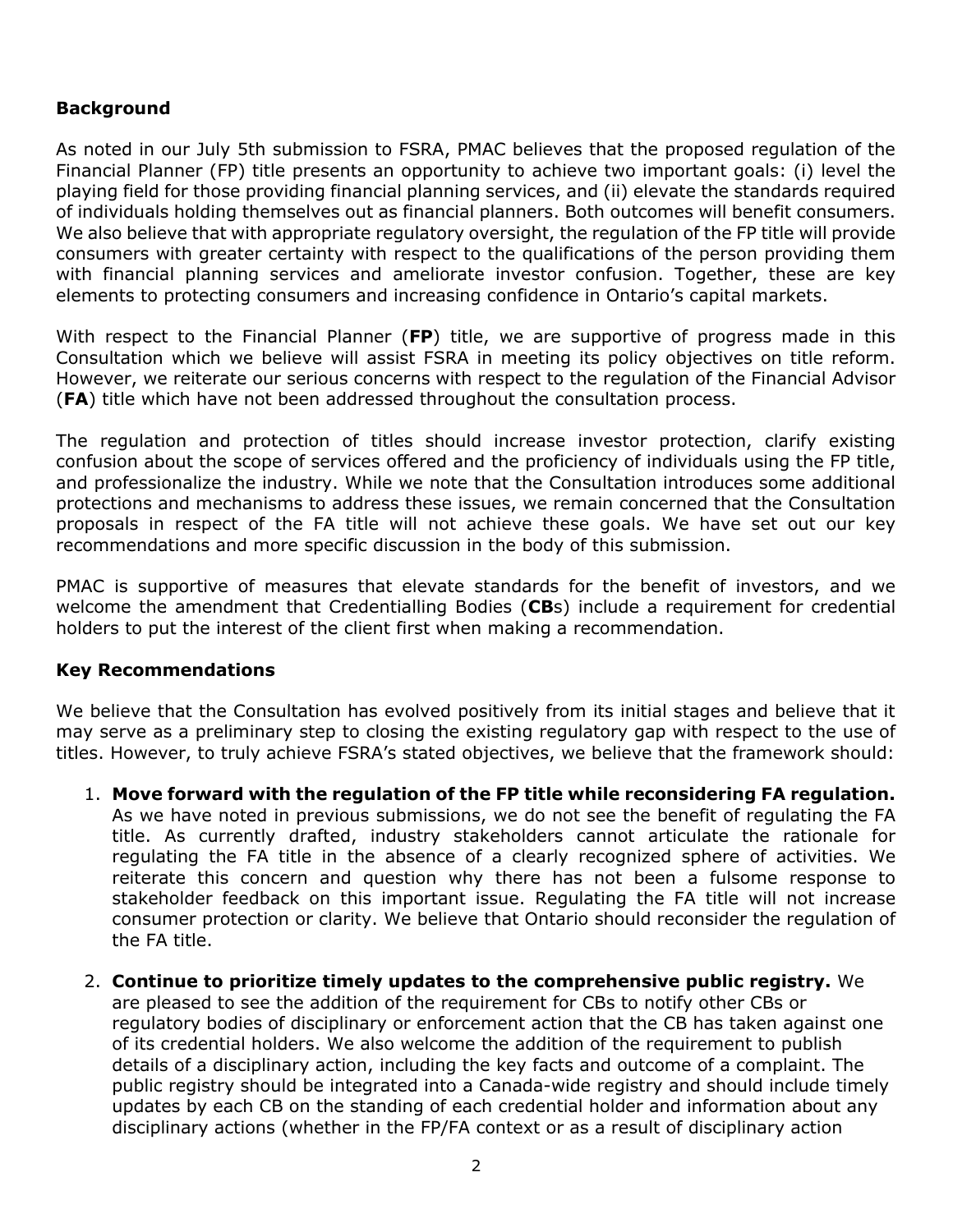taken by any of the Self-Regulatory Organizations (**SROs**), the Canadian Securities Administrators (**CSA**), FSRA, and/or other regulatory bodies).

3. **Continue the progress made on enhancing complaints handling and FSRA's oversight and dispute resolution programs.** PMAC notes with approval the additional details and procedures in place to strengthen the complaints handling process and FSRA's oversight of CBs. We believe additional clarity is needed regarding which complaints FSRA will adjudicate, including whether a complaint filed by a member of the public against a credential holder will be dealt with by FSRA and the CB or whether it will be directed to the CB to handle on its own.

In addition to the changes noted above, we also acknowledge the addition of identifying appropriate asset mix to the minimum standard credentials to the 2021 Consultation.

### **Discussion of Key Recommendations**

### 1. **Move forward with the regulation of the FP title while reconsidering FA regulation**

We believe that Ontario should revisit the costs and benefits associated with FA title regulation. Consumers should be able to easily appreciate the difference between the two titles, as well as the services and competencies they can expect from their FP or FA. This clarity would serve consumers well and address the potential over-reliance which may be placed on an individual's title and resulting imbalance this may create between an FP/FA and his/her client.

The minor amendments to the competencies in the July Consultation do not clarify the intended scope of activity that FSRA means to capture under the title "Financial Advisor". Industry participants continue to grapple with the definition of an FA, and as such, we question what value regulating the FA title will have for consumers. As we noted in our initial submission as well as in our July submission, the title "Financial Advisor" is ubiquitous in the industry.

Moreover, we note that FSRA has not directly responded to stakeholder feedback and concerns around the regulation of the FA title.

### **2. Additional information to include in the public registry**

We applaud the inclusion of detailed information in the public registry in the Consultation regarding disciplinary actions and the outcome of cases. We believe this is a material way to improve the usefulness of the public registry for the public and to hold credential holders accountable.

To further bolster the effectiveness of the public registry, we encourage FSRA to provide links to easily understandable, widely accessible, and perhaps even multi-lingual financial literacy and other investor-protection information on its website; this information should be easily searchable. We believe that public education should coincide with the introduction of the requirements so as not to confuse consumers about the current state of affairs.

To be of maximum benefit, the registry should be created and maintained at a national level so that consumers across Canada can avail themselves of this important information, no matter the jurisdiction in which they engage a financial planner or advisor. The establishment of a central registry dovetails with and is an essential part of the financial literacy and investor education policy recommendation from the Final Report, and we believe that this central registry can act as an effective tool through which key investor education and/or alerts can be disseminated.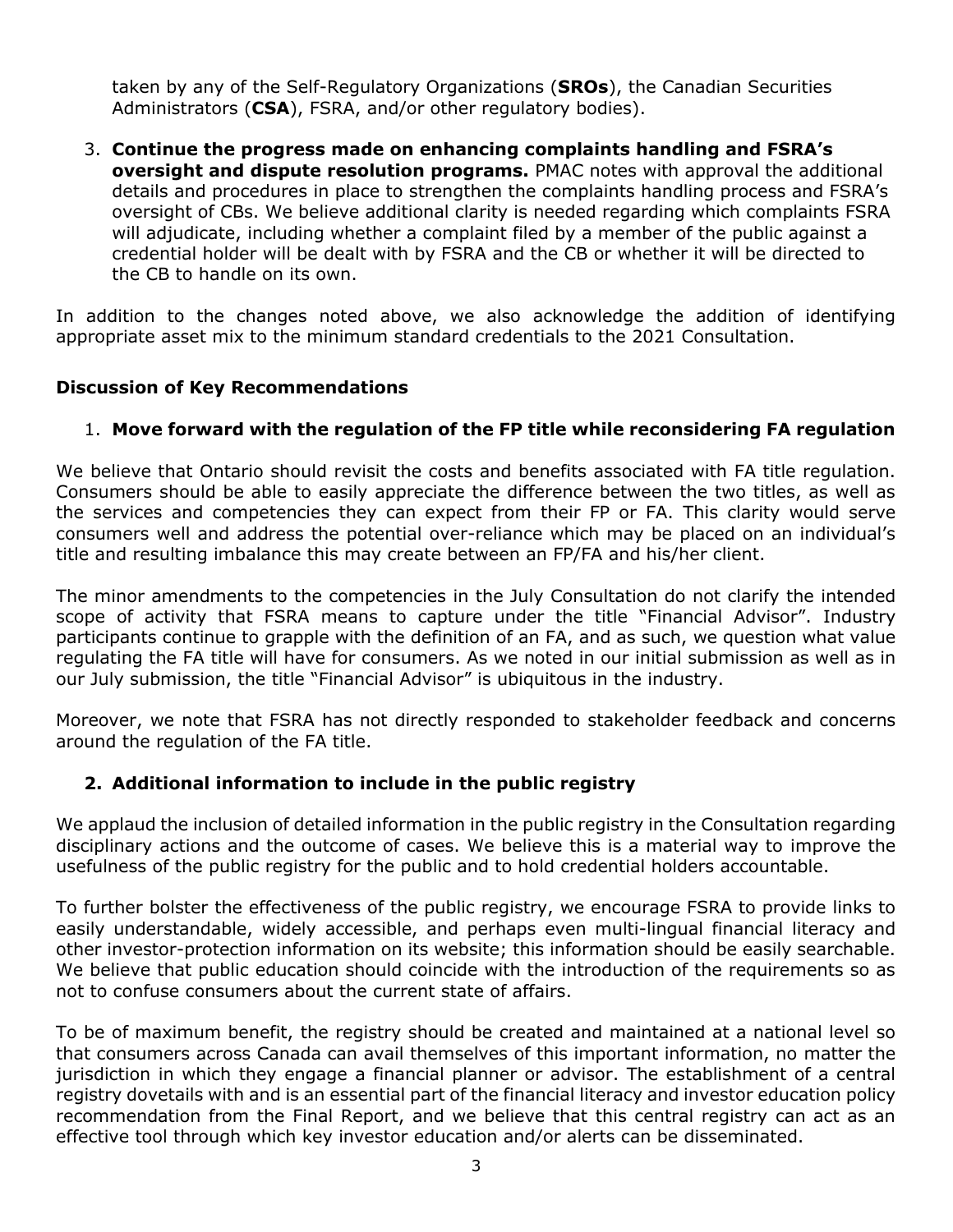We note that, with respect to the FA title, an individual in a province other than Ontario can still legitimately use the FA title without holding a credential from a FSRA-approved CB (for example, an IIROC or MFDA advisor in Alberta). In this case, the registry might only cause more confusion.

# **3. Complaints handling and FSRA's oversight and dispute resolution programs**.

We note with approval the inclusion of additional measures and details regarding CBs' oversight of their credential holders, as well as the inclusion of the requirement that credential holders put clients' interests first. We believe these measures strengthen the Consultation.

We acknowledge that FSRA has provided additional details regarding conflicts management and complaints handling processes and around how FSRA will oversee adherence by the CBs. We believe the risk-ranking of CBs based on the factors articulated in the Supervisory Framework represents a logical focus for FSRA's examinations.

It is also helpful to understand that FSRA may issue warning or caution letters, remediation plans, or compliance orders against CBs that fail to comply with the rules or any terms or conditions associated with FSRA's approval of the CB. We believe that these are appropriate and important tools in FSRA's oversight of both CBs and individuals.

We thank FSRA for linking the complaints form through which the public may submit a complaint against a credential holder. However, it is not clear how complaints will be handled, for example whether a complaint lodged against an individual credential holder will be handled by FSRA or forwarded to the CB with whom that individual holds their credential, and whether FSRA will act as an intermediary for complaints filed through the complaints form process or whether a complaint will be solely dealt with by the CB pursuant to its own internal complaints handling process. Additional details would be welcome.

Members also query how a complaint against a CB would be lodged by the public with FRSA; we encourage FSRA to engage in a public education and awareness-raising campaign about the regulation of the FP and FA titles and how to report complaints.

### **Additional comments**

# **Impact on FPs employed by CSA-registered firms**

As noted in our July submission, we believe additional information is required about the anticipated impact of the proposed requirements on individuals using the FP title employed by firms registered with the CSA – both with respect to regulatory burden of registration, reporting and fees. We look forward to the opportunity to comment on FSRA's up-coming consultation on fees.

### **Harmonization**

PMAC applauds Ontario's leadership in pursuing the goal of increasing investor confidence in our capital markets. Subject to our comments above, PMAC believes that the implementation of the Rule and Guidance should benefit all Canadian consumers, and therefore we urge efforts to harmonize the appropriate regulation of FPs and FAs across all provinces and territories.

A non-harmonized solution to regulate the FP title would be unduly onerous for firms operating nationally and would not be an optimal long-term solution or in the best interests of Canadian